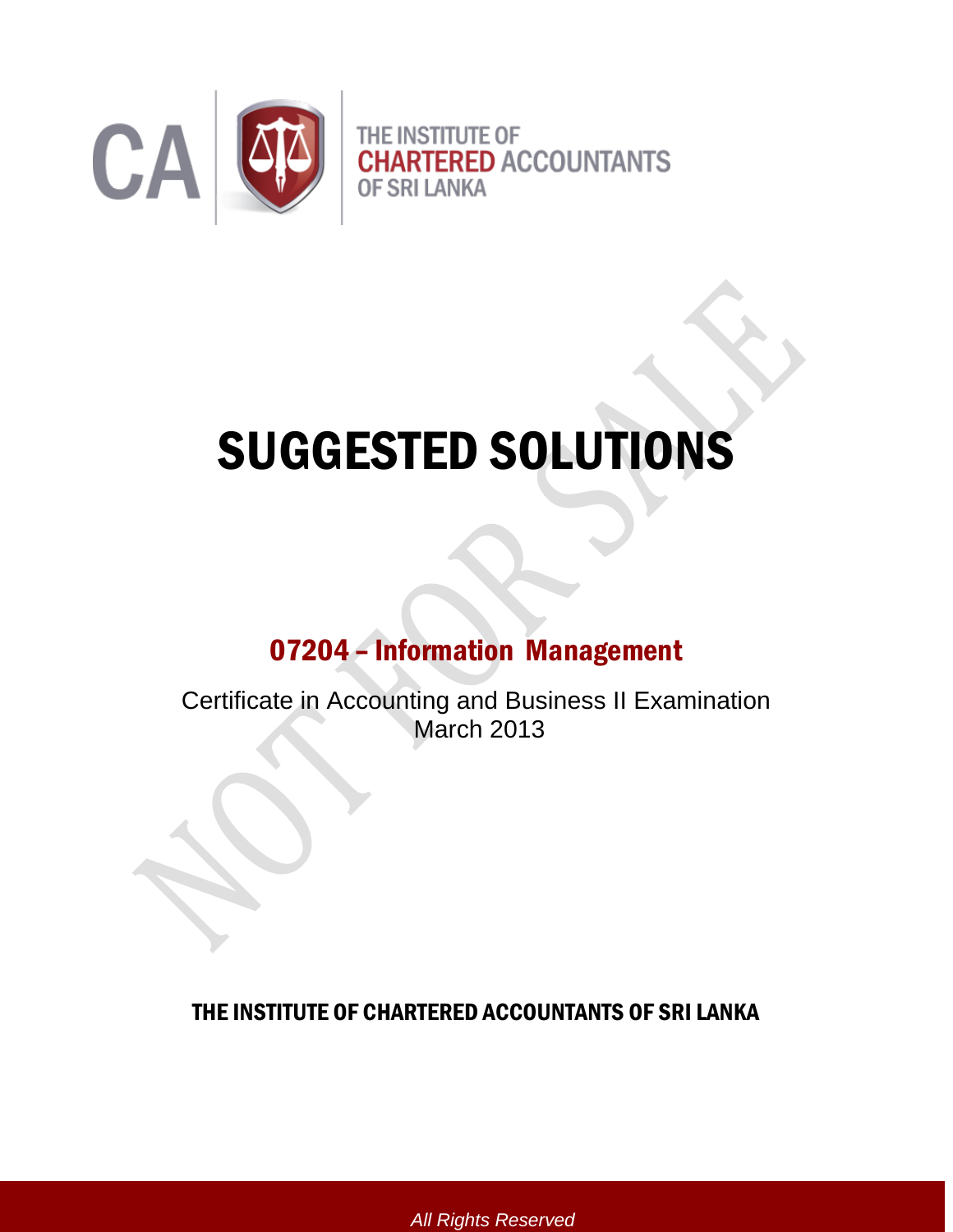- (a) Explain six modules they need to integrate to make a comprehensive ERP solution.
	- o Finance /Accounting
		- [General Ledger,](http://en.wikipedia.org/wiki/General_Ledger) [Fixed Assets](http://en.wikipedia.org/wiki/Fixed_Asset), [Payables,](http://en.wikipedia.org/wiki/Accounts_Payable) [Receivables,](http://en.wikipedia.org/wiki/Accounts_Receivable) [Cash Management,](http://en.wikipedia.org/wiki/Cash_Management) Financial Consolidation
	- o [Management Accounting](http://en.wikipedia.org/wiki/Management_Accounting) [Budgeting,](http://en.wikipedia.org/wiki/Budgeting) Costing, Cost Management, [Activity Based Costing](http://en.wikipedia.org/wiki/Activity_Based_Costing)
	- o [Human Resources](http://en.wikipedia.org/wiki/Human_Resources) [Recruiting,](http://en.wikipedia.org/wiki/Recruitment) [Training,](http://en.wikipedia.org/wiki/Training) [Payroll,](http://en.wikipedia.org/wiki/Payroll) [Benefits,](http://en.wikipedia.org/w/index.php?title=Employee_Benefit&action=edit&redlink=1) [Diversity Management,](http://en.wikipedia.org/wiki/Diversity_%28business%29) [Retirement](http://en.wikipedia.org/wiki/Retirement)
	- o [Manufacturing](http://en.wikipedia.org/wiki/Manufacturing) [Engineering,](http://en.wikipedia.org/wiki/Engineering) [Bill of Materials,](http://en.wikipedia.org/wiki/Bill_of_Materials) Work Orders, Scheduling, Capacity, [Workflow](http://en.wikipedia.org/w/index.php?title=Workflow_Management&action=edit&redlink=1)  [Management,](http://en.wikipedia.org/w/index.php?title=Workflow_Management&action=edit&redlink=1) [Quality Control,](http://en.wikipedia.org/wiki/Quality_Control) Manufacturing Process, Manufacturing Projects, Manufacturing Flow, [Product Life Cycle Management](http://en.wikipedia.org/wiki/Product_Life_Cycle_Management)
	- o [Supply Chain Management](http://en.wikipedia.org/wiki/Supply_Chain_Management) Supply Chain Planning, Supplier Scheduling, [Order to Cash,](http://en.wikipedia.org/w/index.php?title=Order_to_Cash&action=edit&redlink=1) [Purchasing,](http://en.wikipedia.org/wiki/Purchasing) [Inventory,](http://en.wikipedia.org/wiki/Inventory) [Product Configurator,](http://en.wikipedia.org/wiki/Product_Configurator) Claim Processing
	- o [Project Management](http://en.wikipedia.org/wiki/Project_Management) Project Planning, Resource Planning, Project Costing, Work Break Down Structure, [Billing,](http://en.wikipedia.org/wiki/Invoice) Time and Expense, Performance Units, Activity Management
	- o [Customer Relationship Management](http://en.wikipedia.org/wiki/Customer_Relationship_Management) Sales and Marketing, Commissions, Service, Customer Contact, [Call Center](http://en.wikipedia.org/wiki/Call_Center) Support - CRM systems are not always considered part of ERP systems but rather BSS systems . Specifically in Telecom scenario
	- o Data Services
		- Various "self–service" interfaces for customers, suppliers and/or employees
	- o [Access Control](http://en.wikipedia.org/wiki/Access_Control) Management of user privileges for various processes

(Any six points from the above points)

(6 marks)

- (b) Briefly describe 5 important sub components of an Information Systems Plan.
	- i. Purpose of the plan
		- o Overview of the plan
		- o Current and future business organisation
		- o Key business processes and Management Strategy
	- ii. Strategic Business Plan
		- o Current business organisation
		- o Changing environments and major goals of business plan
		- o Firm"s strategic plan
	- iii. Current Systems
		- o Major systems supporting business
		- o Infrastructure hardware, software, database, telecom
		- o Difficulties and anticipated future demand
	- iv. New Developments
		- o New system projects description, rationale, new infrastructure capabilities
		- o Required Infrastructure hardware, software, database, telecom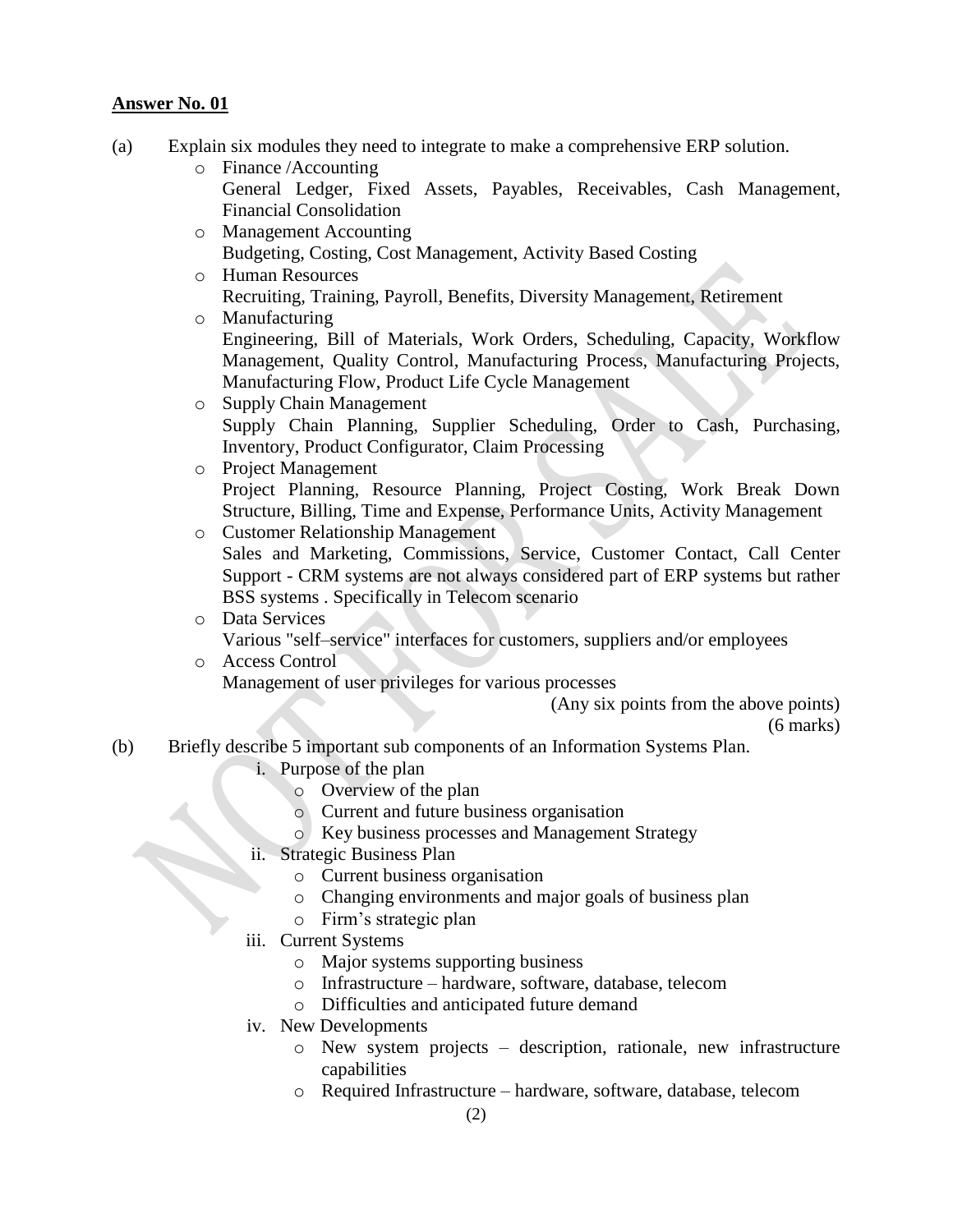- v. Management Strategy
	- o Acquisition plan milestones and timing
	- o Internal organisation and management controls
	- o Personal strategy
- vi. Implementation Plan
	- o Anticipated difficulties in implementation
	- o Progress reports
- vii. Budget Requirements
	- o Requirements, potential savings and Financing
	- o Acquisition cycle

(Any five (5) points from the above points)

(5 marks)

- (c) Write down and briefly explain 9 important items a TOR should contain.
	- i. Purpose

Overall scope and the understanding of the project.

- ii. Background Context of the project and history behind the project.
- iii. Objectives

Project objectives should be listed clearly along with the business owner.

iv. Scope

Scope of the project, its boundaries and what is out of scope. Hardware, software and data.

v. Constraints

Constraints being placed in the program such as the time frame, budget, hardware, software, etc.

vi. Interfaces

High level interfacing that happens such as interfaces to accounting systems, data warehouses, etc.

vii. Roles and responsibilities

Roles and responsibilities of the team members such as project manager, team leader, tech leader, business analysts, etc.

viii. Reporting

Reporting mechanisms daily, weekly, monthly, how and to whom.

ix. Methods

Method that is being used to deliver the objectives, the high level design along with hardware and software.

x. Deliverables

Project deliverables, the feasibility, business requirements, design documents, plans, specifications, reports, etc.

xi. Assumptions

The assumptions stated and the specified dates, tools to be used, etc.

xii. Dependencies

The dependencies the project completion will depend on will be stated here.

xiii. Costs

Any key costs to be agreed on such as software licence fees, software purchase and renewal, hardware renewal and purchase, etc.

(any nine (9) points from the above points )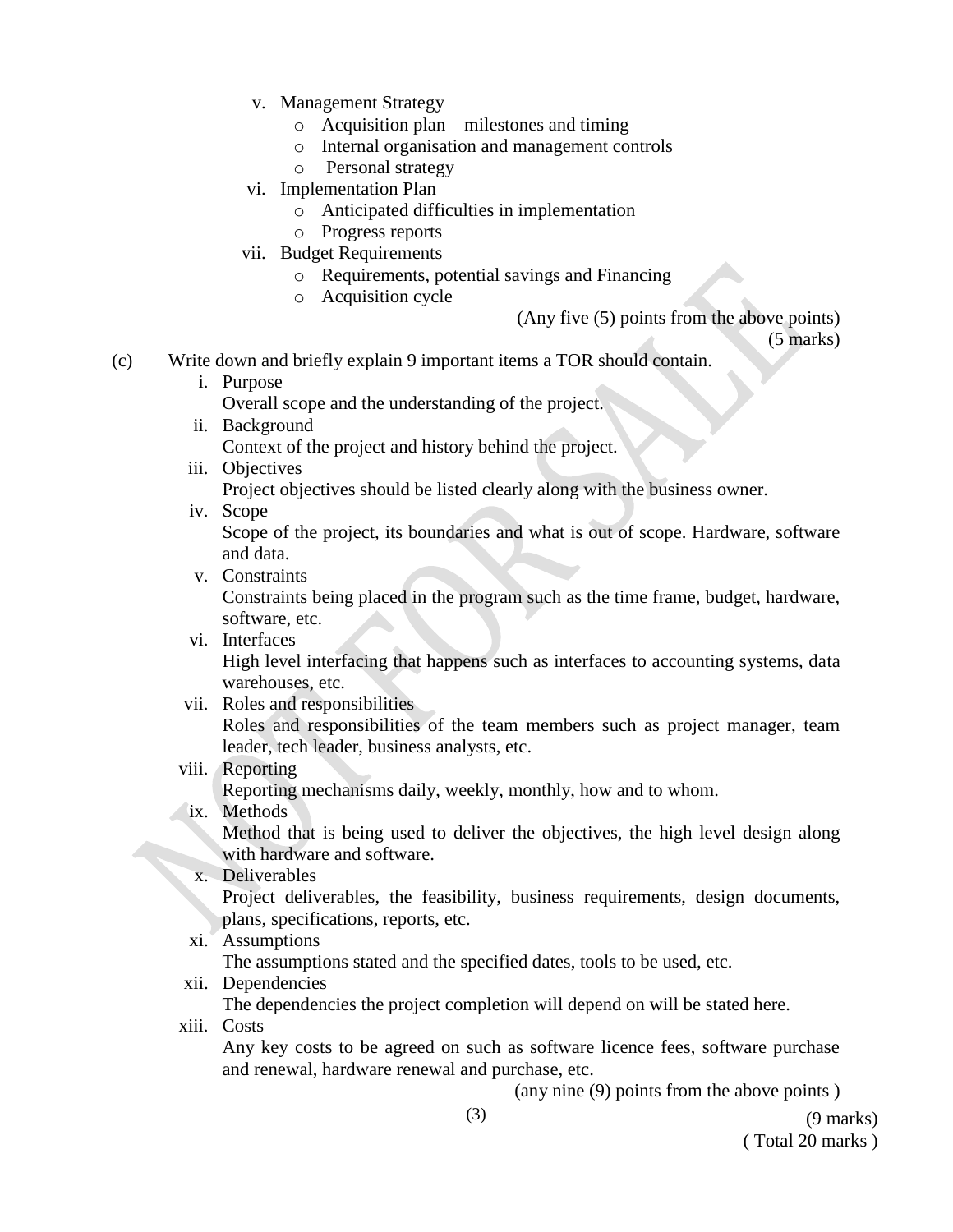(a) Briefly describe the objectives and the benefits of the following Enterprise wide systems

#### **i. Supply Chain Management (SCM)**

#### **Objectives**

Manage the organisation relationship with many stakeholders such as suppliers, business parties, purchasing firms, manufacturers, dealers, distribution, logistic companies to do planning, sourcing, manufacturing, managing inventory and distributing effectively

#### Benefits

- Inter-organisational system that allows smooth and transparent flow of information across organisational boundaries.
- Saving time among transactions.
- Increase accuracy of supplies/purchases.
- Stronger relationship among major stakeholders.

#### **ii. Customer Relationship Management (CRM)**

#### **Objectives**

Coordinate all the business process with regard to customers in sales, marketing, customer acquisition, customer retention, buying patterns, product selling patterns among customers and service to optimise revenue.

#### Benefits

- Identifying loyal customers, buying patterns of customers and customization their offering.
- Provide end-to-end customer care from receipts of an order through product delivery.
- Integrate the company"s customer related process and consolidating customer information from multiple communication channels such as telephone, emails, wireless devices,net mobile etc.

#### **iii. Knowledge Management (KM)**

#### **Objectives**

Maintain a composite range of strategies and practices used in the organization to identify, create, represent, distribute and enable adoption of insights and experiences.

#### Benefits

KM systems collect information from internal and external sources and make it available for others, whenever and wherever it is needed to support business process and management decisions.

(9 marks)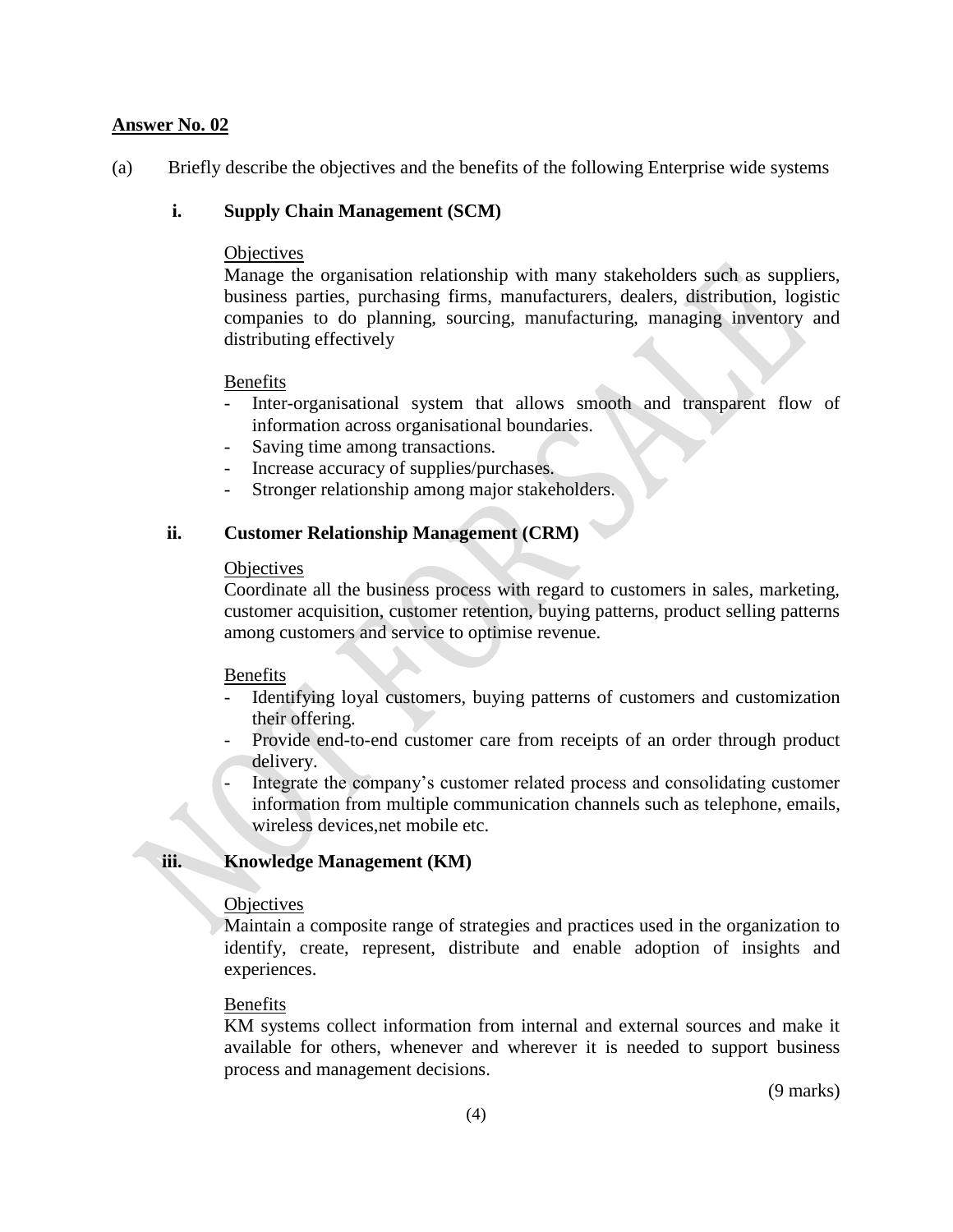- (b) PLAST decides to implement an Enterprise wide Information System and they are looking at Buy, Build or Outsource options. State advantages and disadvantages of each of the three options given above.
	- (i) Buy

Advantages:

- These systems will have common sets of functions and features
- Pre-tested and pre-programmed software according to common standards

Disadvantages

- Could have a lot of features that organisations do not want
- Some employees will not feel that it's customised to suit their systems
- Could be costlier than developing your own.
- Security threats

#### (ii) Build

Advantages

- Customised to suit your own requirements.
- Internal users can get involved in building what they want

Disadvantages

- Needs a technical team within organisation to build your own systems
- Could take a long time to build the software from scratch

#### (iii) Outsource

Advantages

The outsourced organisation is specialised in software development

#### Disadvantages

- Takes longer and costlier and may not get exactly the system the organisation wants

(6 marks)

- (c) In case PLAST decides to purchase software, what are the factors to be considered when selecting software?
	- i. Features whether it has required features to match needs
	- ii. Fit whether s/w is compatible with other IT products
	- iii. Future future trends and customer support from vendor
	- iv. Flexibility to do modifications to changing needs
	- v. Budget whether the software matches your budget
	- vi. Return policies trial version to see satisfaction level
	- vii. Training for employees on the usage of system
	- viii. Documentation User manuals
	- ix. Technology using new technology.
	- x. Reputation of the developer
	- xi. User friendliness

(5 marks) (Total 20 marks)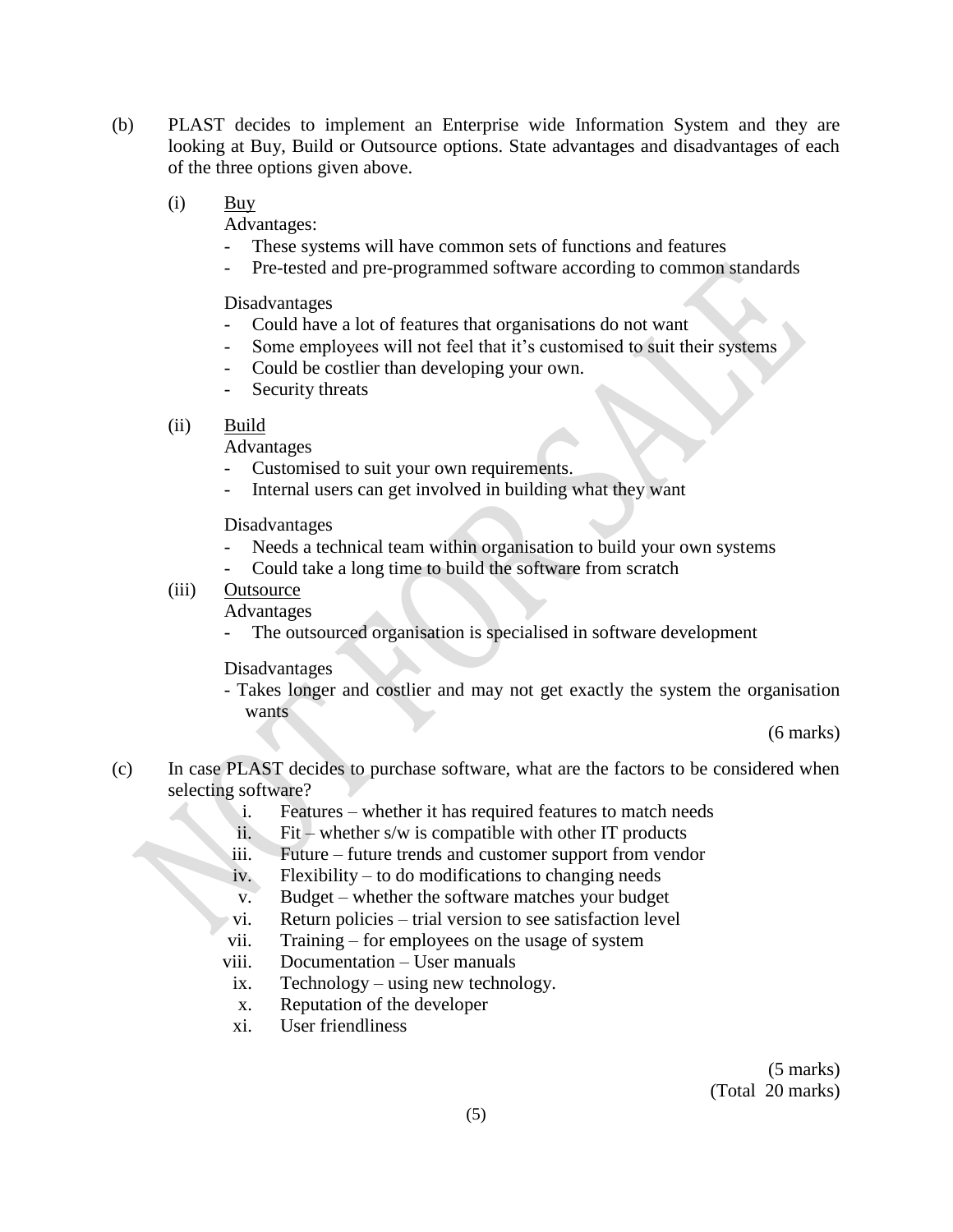- (a) A Computer Based Information System (CBIS) is an Information System that relies on computer hardware and software for processing and disseminating information. Briefly explain the components of a CBIS.
	- i. Hardware Input /Output devices, processing devices, storage devices, magnetic disks for backup
	- ii. Software

System software and application software. Systems software – operating systems. Application software – simple productivity software and other applications such as payroll, accounting software, etc.

iii. Database

For organised storage of data – relational database or flat database. Storage mechanisms and retrieval mechanism

iv. Telecommunications Networks

For sharing of resources among computers in the organisation and to have connections with the external entities in the world through the Internet.

v. Procedures

Stipulated processes for the systems users to use the hardware, software, authorisations with priorities, to maintain confidentiality, to give authority, etc.

vi. People

People who work with the system known as information systems staff and people who use the system who can vary from customers to managers within the organisation. Information Systems staff may have data entry operators, systems analysts, systems developers, etc.

(6 marks)

- (b) PLAST, the company described in the case study in Part A, has decided to implement an ERP solution. Discuss the advantages and disadvantages of an ERP solution.
	- a. Advantages of an ERP Solution
		- i. Easy and correct sales forecasting
		- ii. Fast order tracking and correct revenue tracking
		- iii. Matching purchase orders, inventory receipts, costing
		- iv. Consolidation of finance, marketing/sales, human resource, manufacturing applications
		- v. Maintains standards in product coding and naming
		- vi. Provides a comprehensive enterprise view making real-time information available for proper decision making
		- vii. Protects sensitive data by consolidating multiple security systems and to a single structure.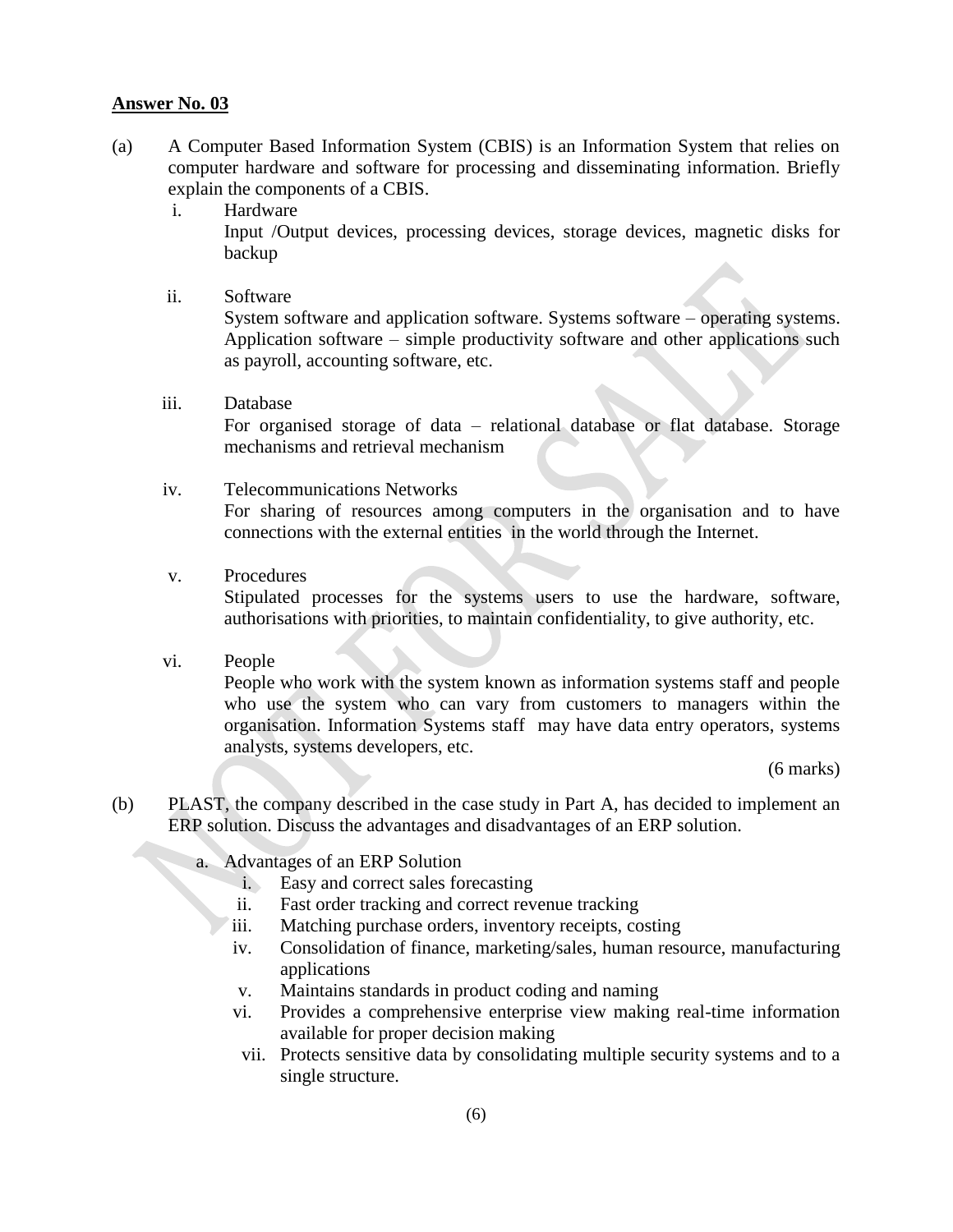- b. Disadvantages of an ERP solution
	- i. Customisation is problematic and complicated
	- ii. Re-engineering business processes to fit the ERP system may damage competitiveness and uniqueness of business
	- iii. ERP solutions are costlier than integrated software
	- iv. High switching costs increase vendor negotiating
	- v. Overcoming resistance to share sensitive information between departments can divert management attention
	- vi. Integration of truly independent business can create unnecessary dependencies
	- vii. Extensive training requirements take resources from daily operations

(any nine (9) points from the above points) (9 marks) (Total 15 marks)

#### **Answer No. 04**

#### (a) Data Entering Devices

- The Data Input Devices are known as non-automatic devices
- Human involvement is very high in the Input process such as pressing keys one by one throughout the input process.
- Through Keyboards, Mouses, Pens, Touch Screens data read into the system from source document, or human needable form.
- Can modify the data entered easily by renew entering.
- Type of data is limited to a few type such as text.
- Input error detection easy.

#### Data Capturing Devices

- Data input devices are called Automatic data input methods (devices).
- Human intervention is very low or none at all.
- Through readers, scanners etc. the data is read into the system from the source document or source media.
- Cannot modify easily except by replacing the entire data set.
- Type of data can be full images, audio, video conversion of physical entities (like temperature) to digits etc.
- Input error detection difficult.

#### (b). Data entering devices

- 1. i Keyboard
	- ii. Mouse
	- iii. Track Ball
	- iv. Joystick
	- v. Touch Screen
	- vi Touch Pad
	- vii. Light Pen
	- viii. Graphic Tablet

(3 marks)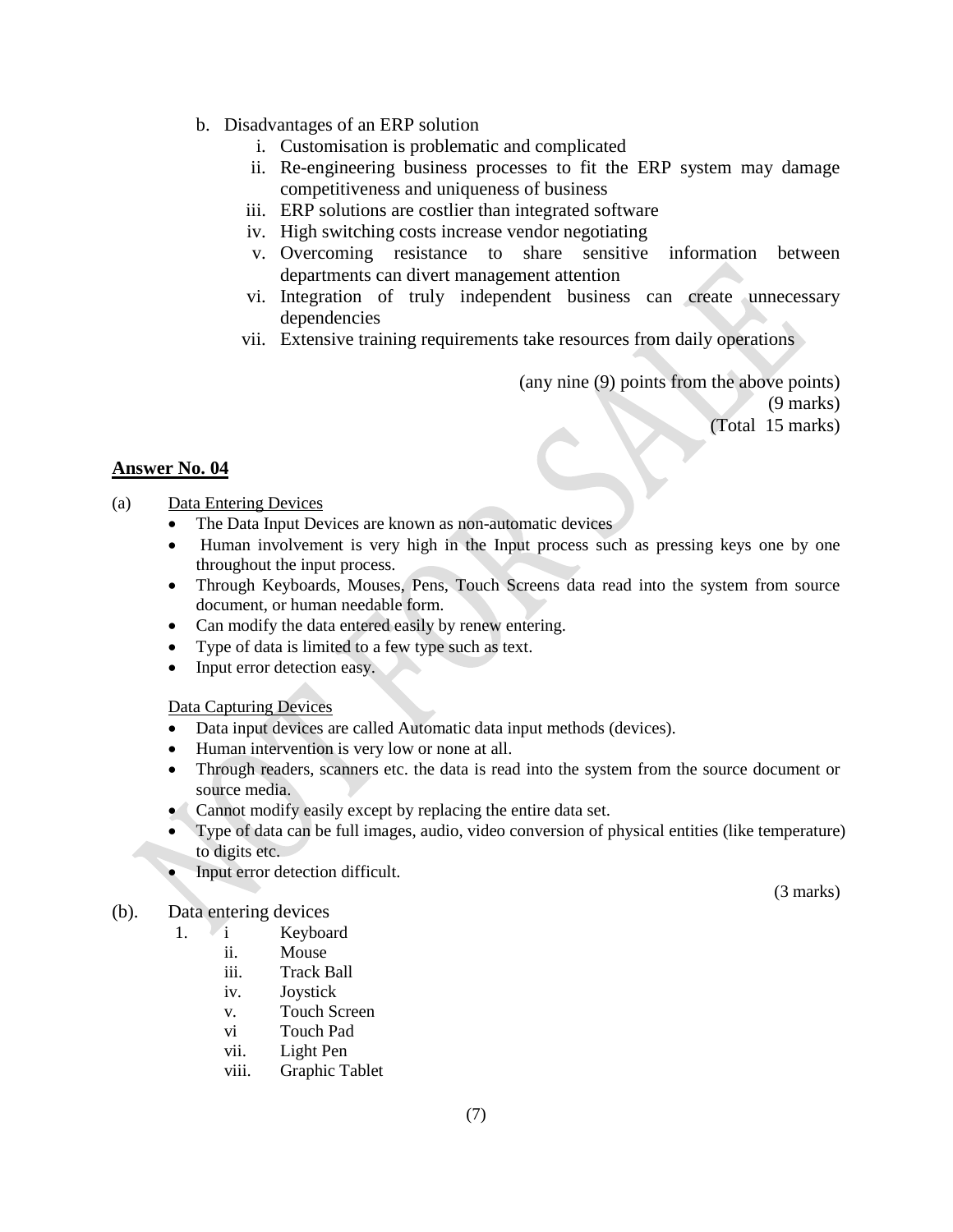- 2. Data Capturing devices
	- i. Bar Code Reader
	- ii. Scanners
	- iii. Magnetic Ink Character Recognition (MICR) devices
	- iv. Optical Mark recognition (OMR) devices
	- v. Optical Character Recognition (OCR) devices
	- vi. Image Scanners
	- vii. Magnetic stripe Cards
	- viii. Smart Cards (with memory chip)
	- viii. Optical Cards
	- ix. Voice –recognition input devices
	- x. Audio input devices
	- xi. Video input devices
	- xii. Digital Cameras
	- xiii. Sensors
	- xiv. Radio Frequency Identifiers (RFID)

(c).

- 1. i. Equipment and implementation Cost is low
	- ii. Easy to use
	- iii. Data entering speed is very slow
	- iv. Error rate is high.
	- v. Types of data that can be input are limited
	- vi. Human intervention is always necessary.
- 2. i. Data entering speed is high
	- ii. Error Rate is low.
	- iii. Equipment and implementation cost is comparatively high
	- iv. User requires training before using devices
	- v. Device can function automatically within setting up.
	- vi. Very small size / light in weight devices could be made to suit the purpose.

(6 marks) (Total 15 marks)

## **Answer No. 05**

(a) Virtual Memory or Virtual Storage is a term used to indicate a Main Memory type of a Computer obtained by using the Hard Disk in conjunction with the Random Access Memory (RAM) of the computer. The RAM and Hard Disk both participate together in a mechanism to provide the effect of the resultant de facto Main Memory available for the computer. Under this Memory Management mechanism, only those part (s) of the running program is brought in and made available in the Primary part of the RAM, which can be used by the CPU for processing at that moment. A set of complicated special hardware and software are used to provide this technique.

(6 marks)

(6 marks)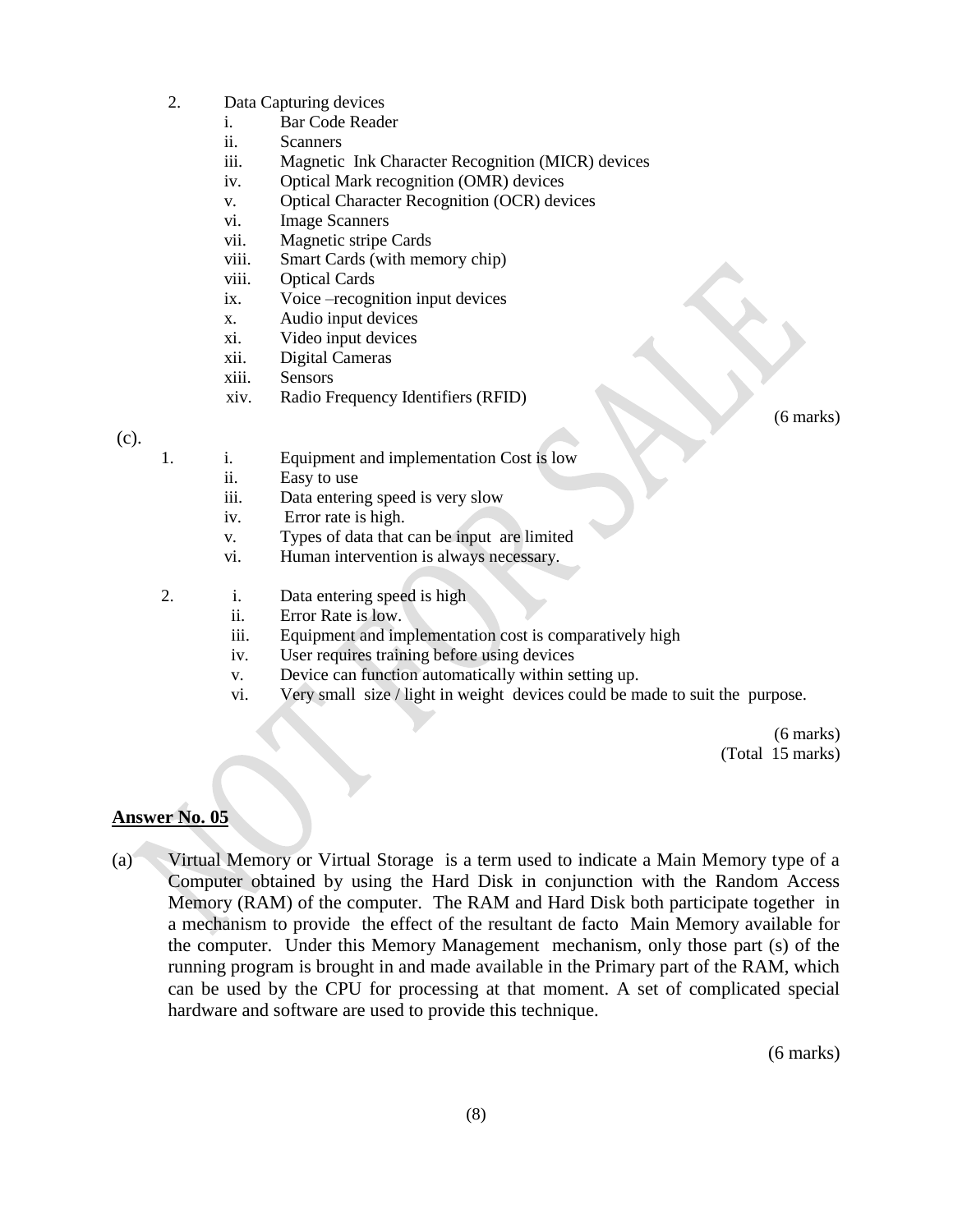- (b) The main function of memory management system (Memory Manager) are:
	- Keep track of available memory space
	- Check validity of requests for memory
	- Preserves allocated space to the operating system in the main memory.
	- Allocate memory for execution of the program
	- De-allocates memory after certain time or after completing usage.

The Virtual Memory Manager of the Operating System has several prerequisites to perform the above operations.

- It follows a process of dividing the program to run into fixed size areas called "Pages".
- These areas are systematically spread on the allocated space of the Hard Disk
- It divides the RAM also into same size fixed areas as "Pages"
- Depending on the demand created by the CPU requests, the OS Memory Manager brings in the relevant pages to the RAM at the allocated "Pages" from the Hard Disk and when its use is completed those "Pages" are put back to the Hard Disk original slots which is called 'paging'..
- To perform above and keep track of "Paging" the system use various "Tables"

(6 marks)

- (c) i. Virtual Memory makes the system appear to have more memory than actually available by sharing it between competing processes.
	- i. Virtual storage handles programs more efficiently as it divides program into portions and handle portion wise
	- ii. Compared to the size of the RAM, it can run very large programs, stored on the Hard disk.
	- iii. It can "Load and Run" many programs (various external subroutines etc) at the same time.
	- iv. Many users can use the Computer at the same time to run their individual applications.
	- v. RAM (and other resources ) is mostly utilized.
	- vi. Generally ANY program could be run because very less hardware limitations.
	- vii. Comparatively small computers can be made more powerful using this method.

(3 marks) (Total 15 marks)

#### **Answer No. 06**

(a) How does the management know that Information Systems Security and controls are effective. To arrive at this the Company must conduct comprehensive and systematic audits. An information System audit identifies all of the controls that govern individual Information Systems and assesses their effectiveness. To accomplish this, the Information Systems auditor must acquire thorough understanding of operations, physical facilities, telecommunications, security systems, security objectives, oragnizational structure, personnel, manual procedures, and individual applications.

The Information Systems auditor usually interviews key individuals who use and operate a specific Information System concerning their activities and procedures. Security application controls, overall integrity controls, and control disciplines are examined. The auditor should trace the flow of sample transactions through the system and perform tests, using if appropriate , automated audit software.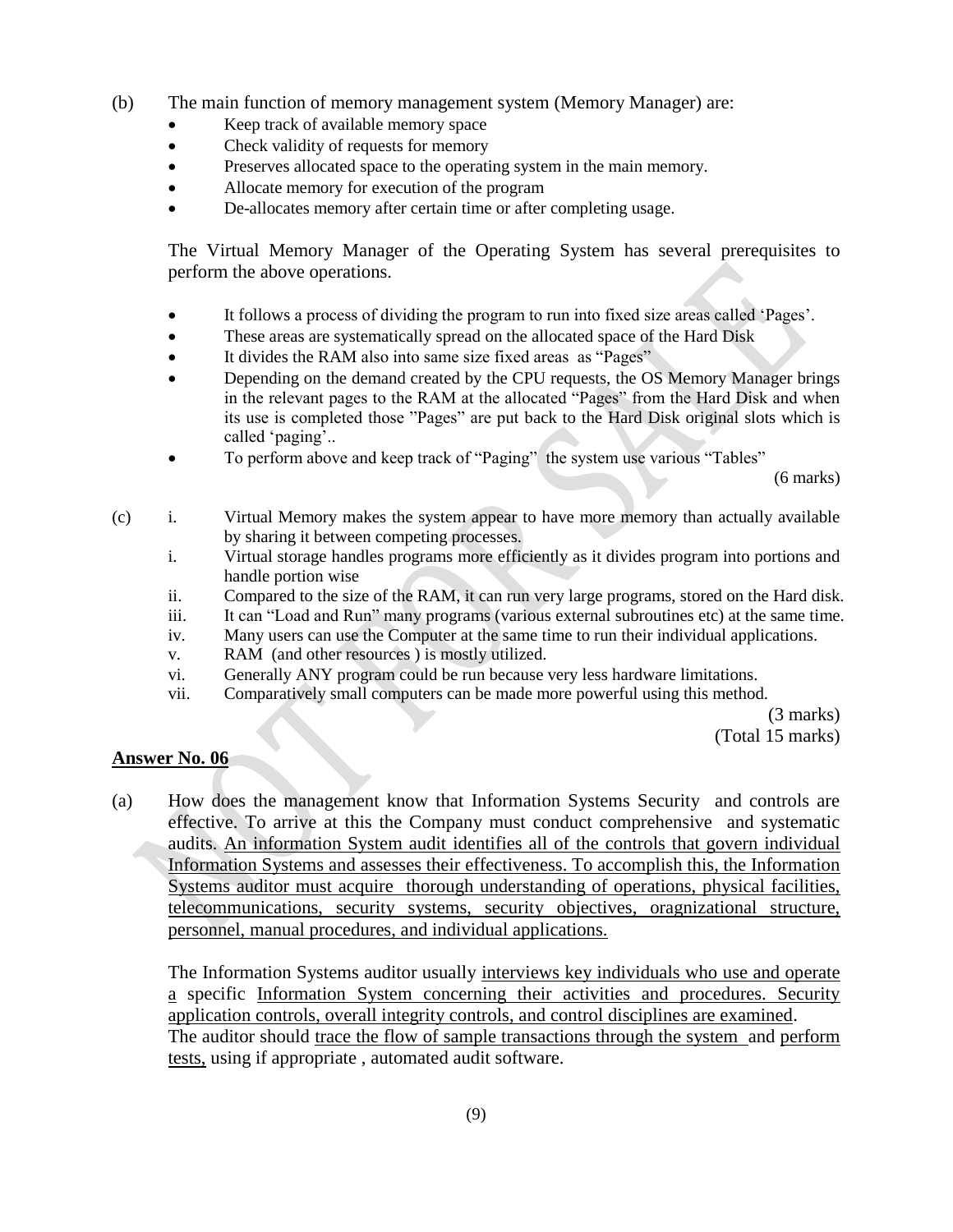Security audits should review technologies, procedures, documentations, training and personnel.. A very thorough audit will even simulate an attack or disaster to test the response of the technology, Information system staff and business employees.

The Audit lists and ranks all control weaknesses and estimates the probability of their occurrence. It then assesses the financial and organizational impact of each threat. It includes a section for notifying management of such weakness and for management's response. Management is expected to devise a plan for countering significant weakness in controls.

(b)

(7 marks)

- (i) General Controls
	- i. Software Controls
	- ii. Hardware Controls
	- iii. Computer operations Controls
	- iv. Data Security Controls
	- v. Implementation controls
	- vi. Administrative controls.
	- vii. Backup & recovery
- (ii) Application controls
	- i. Input controls
	- ii. Processing Controls
	- iii. Output controls.
	- iv. Recovery controls
	- v. Application Security controls
	- vi. Audit trails and logs

(8 marks) (Total 15 marks)

#### **Answer No. 07**

- (a) Quality Characteristic of Good Information
	- i. Accurate
	- ii. Relevant
	- iii.  $Up to$  date
	- iv. Timely Simple
	- v. Economical
	- vi. Reliable.

(3 marks)

- (b)
- (i) The three management Levels are Operational Level, Tactical Level and Strategic Level.
	- **Operational level** is directly involved in the production of goods and services. They are usually the first level of management. Managers at this level have titles such as supervisor, line managers, section chief and chief manager. These managers are responsible for groups of non-management employees. Their primary focus is on the application of rules and procedures to achieve efficient production, provide technical assistance, and motivate subordinates. The time horizon at this level is short, with the emphasis on accomplishing day-to-day goals.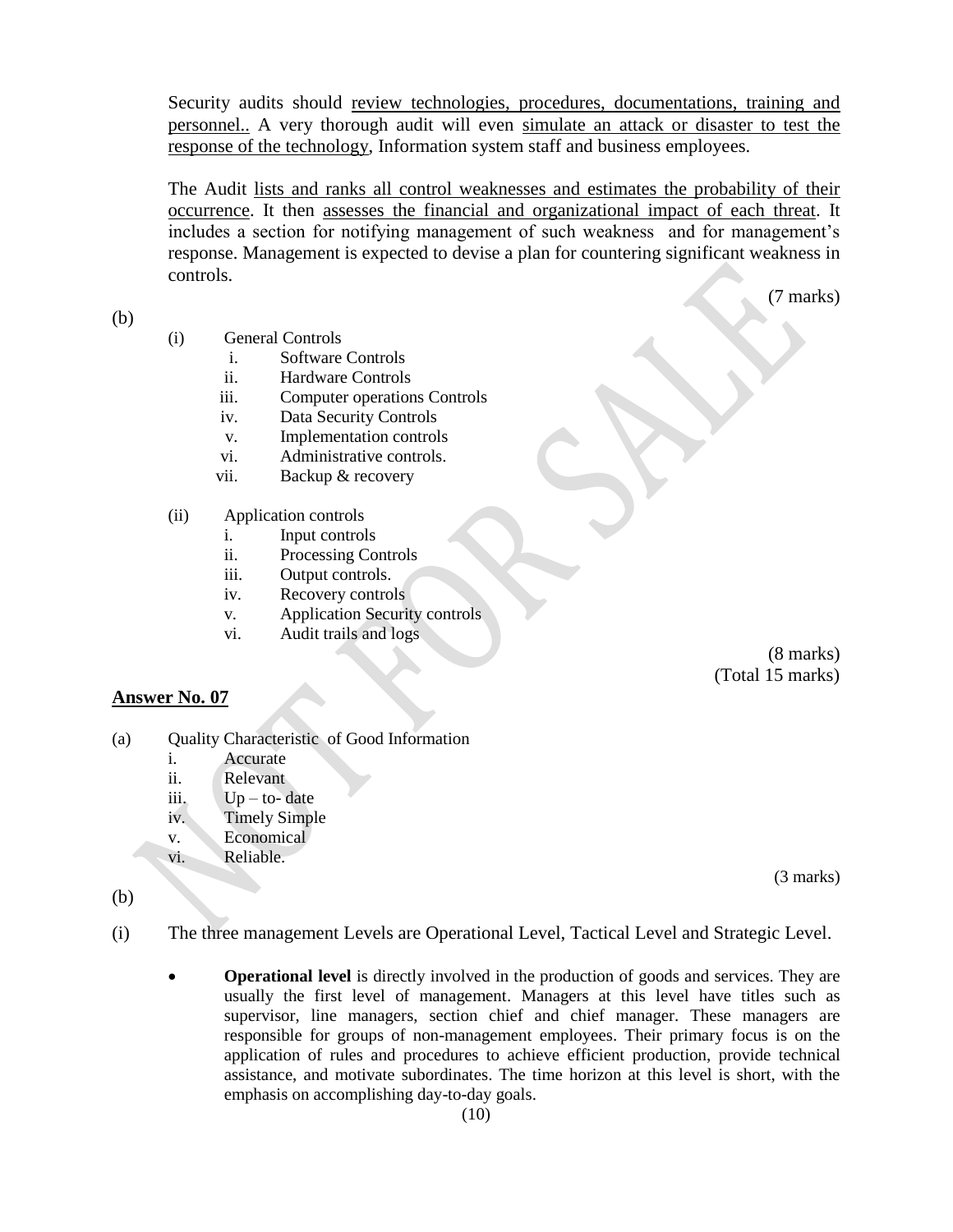- **Tactical Level** managers are middle level managers of the organization and are responsible for business units and Major departments. Middle Managers hold the titles such as department head, division head, manager of quality control and director of research and development lab. Tactical level is responsible for implementing the overall strategies and policies defined by the strategic level. Middle managers generally are concerned with the near future and are expected to establish good relationships with peers around the organization and encourage team work and resolve conflicts.
- **Strategic Level** is the top level of the hierarchy and is responsible for the entire organization. They have such titles as President, Chairperson, executive Director, Chief Executive Officer, Managing Director and Executive Vice President. Strategic Level managers are responsible for setting Organizational Goals, defining strategies for achieving them, monitoring and interpreting the external environment, and making decisions that affect the entire organization key focus on the long run and very much concerned about general environmental trends and the overall success of the organization .

(3 marks)

#### (ii) **Types of information**

Information gathered by an organization will be used by different levels of Managers as given above for their respective decision making. These variety of Information is needed for decision making. Top level senior managers need information to plan their business. Middle level managers usually need more detailed information to do their activities. Employees at the operational level need information to help them to carry out their duties. Consequently, information required and used by these three levels can be categorized as Strategic Information, Tactical Information and Operational Information.

#### Operational Information

Operational level information is the information that is required to the day to day transactions. This information is useful again and again at the operational level to solve the structured problems. Structured problems are problems that can be solved using a predefined procedure or formula. The effects of structured problem are short term and effect of the decision is narrow. Structured problems are identified as programmable questions.

Eg: At a production process, a supervisor should have information to do his activities.

#### Tactical Information

Tactical Information is consumed by middle level managers to solve the tactical problems. Middle level managers solve semi-structured problems. Semi-structured means it is a combination of features of the structured and unstructured problems. Effects of the tactical decisions are middle term.

#### Strategic Information

Strategic Information is used to solve strategic problems. Strategic Problem are unstructured problems that cannot be solved using predefine procedure. Effects of Strategic decisions are long term and also affect the entire organization, Hence it is very difficult to satisfy these information requirements.

E.g: Launching a new product, Change price of a Product.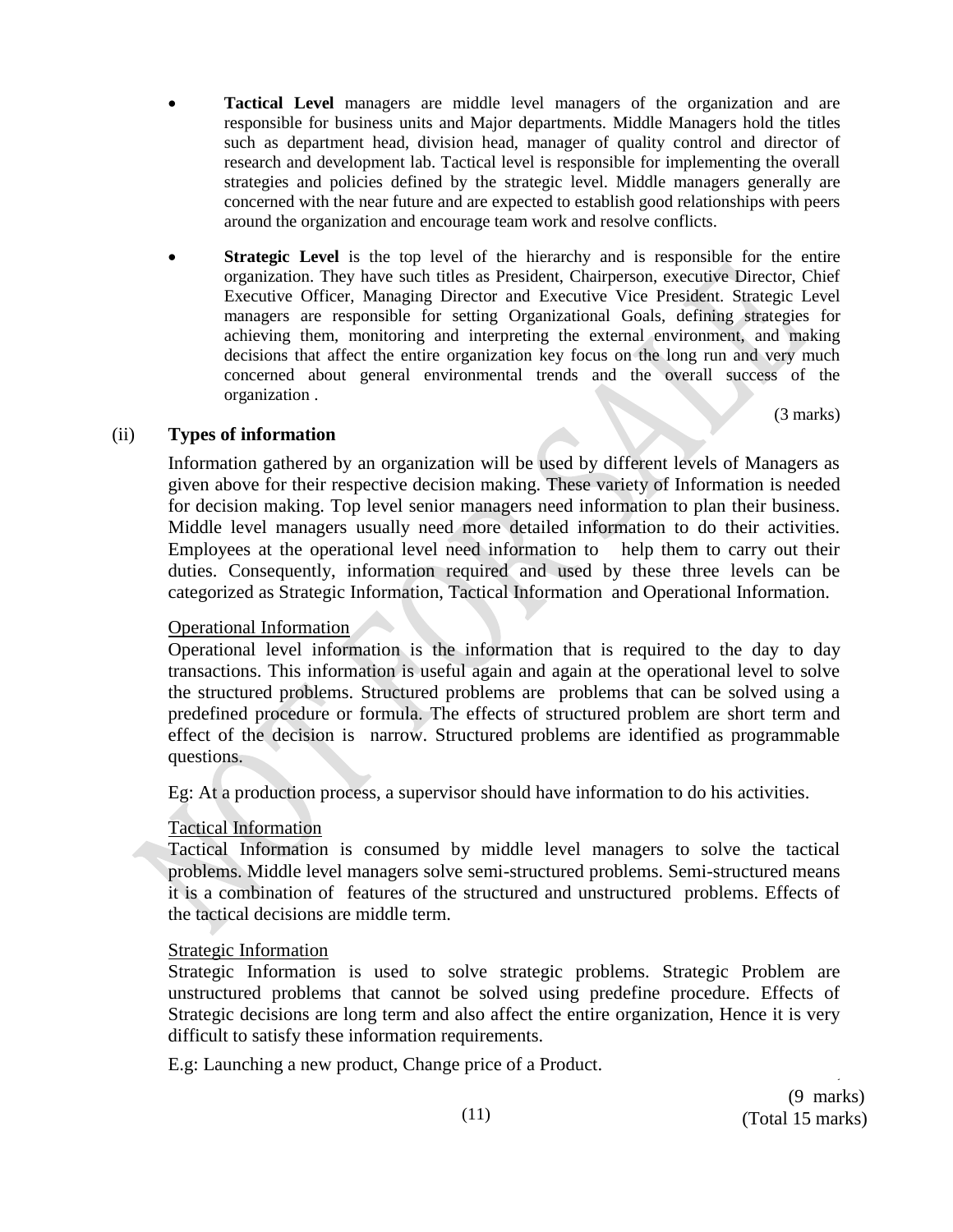#### (a) Management Information Systems (MIS)

MIS is used to identify a specific category of information systems that serves the Management Level (Tactical level) of an organization. It provides managers with reports and often access to the organization's current performance and Historical records. MIS exclusively have an internal orientation and it does not have an environmental or external orientation, MIS serves the management functions of planning, controlling, and decision making at the management level (Tactical level). Generally they depend on underlying transaction processing system for their Data. MIS provides summarized reports on the company"s basic operations. The basic transaction data from transaction processing system are summarized and presented in periodic reports.

MIS usually serve managers primarily interested in weekly, monthly and yearly results. However, some MIS enable managers to examine and see daily or hourly data if required. MIS generally provide answers to routine questions that have been specified in advance and have a predefined procedure for answering them. These systems are generally not flexible and have little analytical capability. Most MIS use simple routines such as summaries and comparisons, as opposed to sophisticated mathematical models or statistical techniques.

(7 marks)

(b) General Technical roles specialists involved in developing an Information System are Team Leaders, Software Engineers, Software Architects and Software Quality Assurance Engineers.

#### (c) **Team Lead**

A Team Lead is responsible for managing the implementation of a variety of software solutions and achieve a specific block of project objectives. The work undertaken is generally of a highly complex and technical nature, and involves the application of computer science and mathematics in an environment which is constantly evolving as a result of technological advances. They increasingly need to have knowledge of a variety of computer programming languages and applications, this is due to the wide variety of work that they can be involved in.

#### **Software Engineer**

A software engineer is responsible for implementation of a variety of software solutions, Once the system has been fully implemented, software engineers then maintain the systems. The work under taken by software engineers is generally of a highly complex and technical nature, and involves the application of computer science and mathematics in an environment which is constantly evolving as a result of technological advances. They increasingly heed to have knowledge of a variety of computer programming languages and applications ; this is due to the wide variety of work that they can be involved in. Software engineering is one of the most popular professions in IT in terms of numbers employed.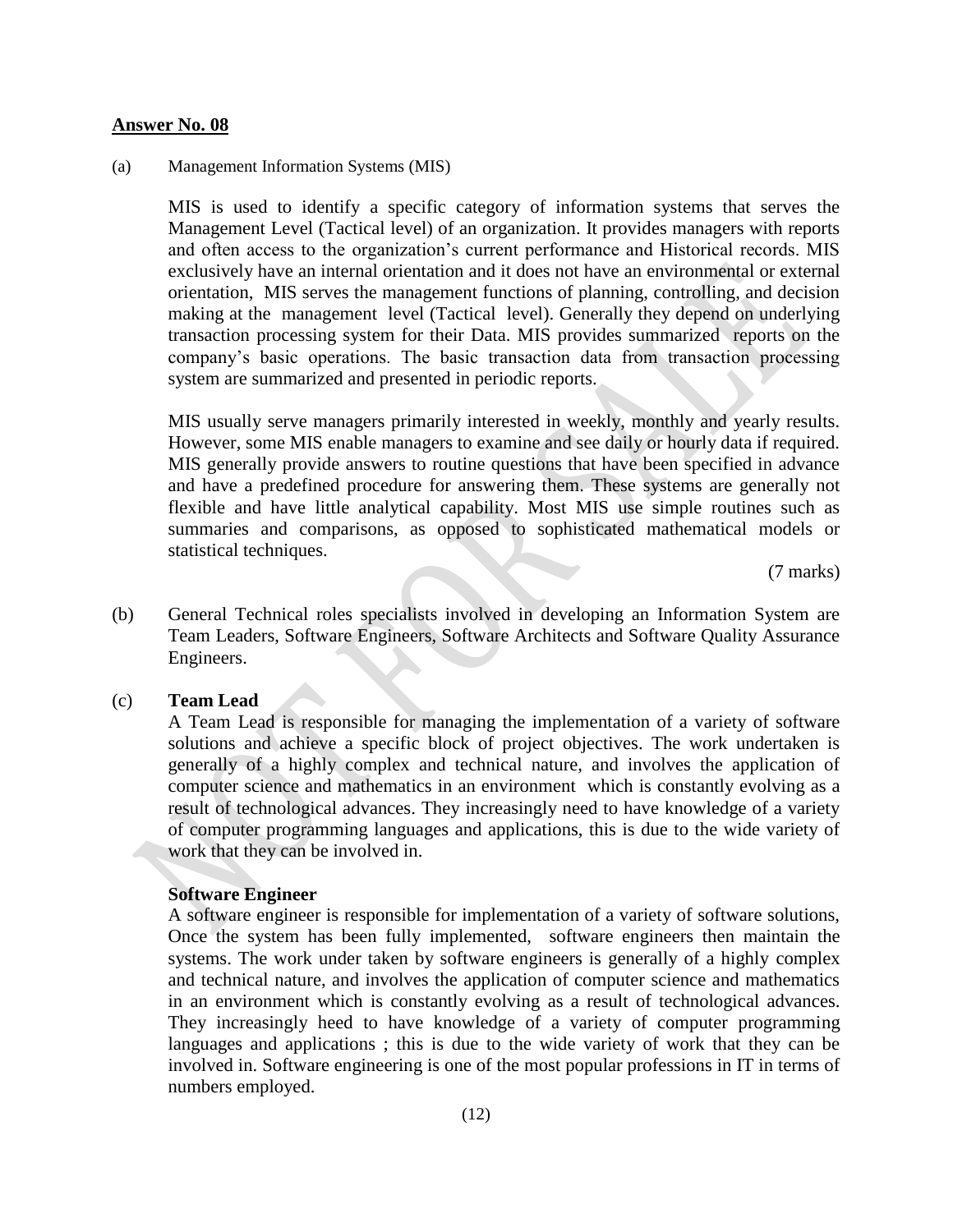#### **Software Architect**

A simplistic view of the role is that architects create architectures, and their responsibilities encompass all that is involved in doing so. This would include articulating the architectural vision, conceptualizing and experimenting with alternative architectural approaches, creating models and component and interface specification documents, and validating the architecture against requirements and assumptions. This is a highly technical role.

#### **Software Quality Assurance Engineer**

Quality Assurance (QA) Engineers are the bridge between end-users and programmers. They must understand the problem that users can encounter. Early on, an entry-level QA position involves simple testing so they need to have testing skills in a various platform and also little bit of programming knowledge.

> (8 marks) (Total 15 marks)